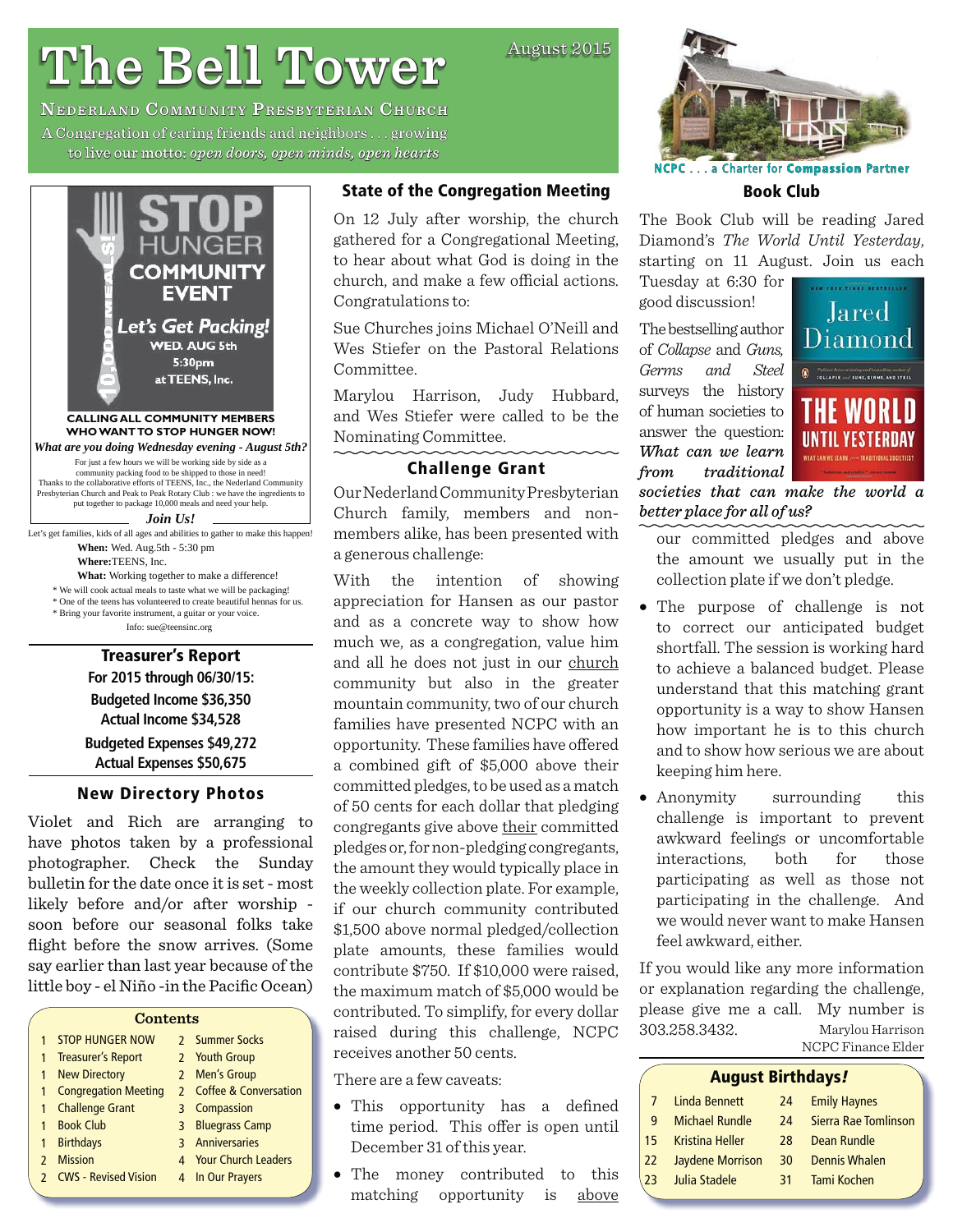The Nederland Food Pantry has finally received the first of the two parts of the Emergency Food and Shelter Program (EFSP) grant from United Way. This was delayed for a variety of reasons, including a change in leadership at United Way. This money allows the Food Pantry to purchase various items for our clients that are not available from the Boulder County Community Food Share such as cleaning supplies, toiletries, and high protein food.

Community Food Share is seeking to increase it's outreach to the Nederland area, perhaps by delivering food to home bound individuals and families. The Food Pantry is working with Community Food Share to identify the best approach for this increased service to our community.

The Emergency Family Assistance Association (EFFA) of Boulder County has made some adjustments to their budget and will now be able to provide an EFFA person in the Nederland area for several hours per month. Prior to this people seeking assistance had to travel down to the EFFA office, which was a difficult trip for many of those needing help.

Currently Nederland has no public showers available. To help the campers who spend the Summer in the Nederland area, the Food Pantry has purchased

#### **CWS: OUR VISION REVISED**

— JUSTINE IRWIN

At our regular meeting on July 14 with 6 members present, we revised our mission as an ecumenical community service organization to meet changing needs. We will keep our name, Christian Women in Service. However, we adopted a new more realistic meeting schedule as follows:

December….pot luck luncheon at the church. Pack nuts and candy for the community Christmas boxes and address and mail Christmas cards to long time members or friends who need comfort.

January on the last Tuesday, meet to make and address Valentines for the love notes from Loveland project. Bring a sack lunch.

several Solar Showers for use by these folks. Since these have been made available it's been noted that the campers are generally cleaner, which is better for their health and for those working with the campers.

Finally, the Food Pantry meets with the Inter Mountain Alliance (IMA) when possible to better coordinate delivery of food and other needed items to the under served in the mountain communities of Boulder County. The IMA is an award winning group of representatives from most all the Mountain communities that meets monthly to discuss issues and share ideas around the items that impact the membership. The primary focus is on disaster response and preparedness, but many other items have been discussed, allowing all the members to learn from each other in a collaborative and supportive environment. The Nederland Food Pantry's participation has helped us to learn from and provide support for the other food pantries such as sharing food items when we have an abundance of some items, or passing on good working appliances when the Nederland Food Pantry is able to find the means to obtain higher quality, commercial grade appliances.

> Dennis Whalen Home: 303-642-1435 Mobile: 303-862-1501

**Mission SUMMER SOCKS AND SANDWICHES** has been awesome thus far! Through July we've seen over 95 folks experiencing homelessness, including three families camping with children. The vibe has been so peaceful, with so many great volunteers.

> Stop by any Thursday at noon in the Guyer Garden to share a sandwich and offer kindness to some of our neighbors in need.

#### **Youth Group**

Our next 'regular' time to hang out is 17 August, 3-6ish pm. We're going to hang onto summer with a Pool Party at the Gilpin Rec Center! Free for youth and any friends you drag along! And there might even be a birthday cake for the church building, which turns 100 years old that very week!

**MAKE SURE TO TELL HANSEN** if you want to come, so we can arrange enough seat belts.

**Men's Group** meets the third Sunday of each month at 4 pm. All men are welcome, whether you want to share a beer or help plan our next outreach project. This month it's 19 July at Salto.

#### **Coffee and Conversation**

Every Thursday, 9 am, at *The Train Cars* back room, everyone is invited for coffee and conversation about life, faith, church and everything in between.

currently allow it ,we voted to continue to provide foot care for seniors in need and to continue the candy and nuts donation to the community Christmas baskets. We are continually looking for new community service projects as Christian outreach to those in special need. Our regular Bible study ,chapter by chapter ,will continue as we close our meetings with tea and cookies.



Vacation Bible School leaders from Highlands Camp enjoying an after dinner jam session at the Harrison's home with Luke.

No meetings in February, March, or April our stormiest weather months.

June, July meet at the church on the second Tuesday of the month to welcome summer members and to fill community needs as requested.

August meet on the second Tuesday at a member's home for our annual summer/ winter potluck luncheon.

We determined we need to promote ourselves more widely in the community through public presentations about what we have done in the past and to gather ideas for new service projects to be funded, not by major fund drives but by a system of NO BAKE SALES fund collections at our meetings as needed. We will continue a our regular penny fund collection at each meeting in place of dues. Because our budget will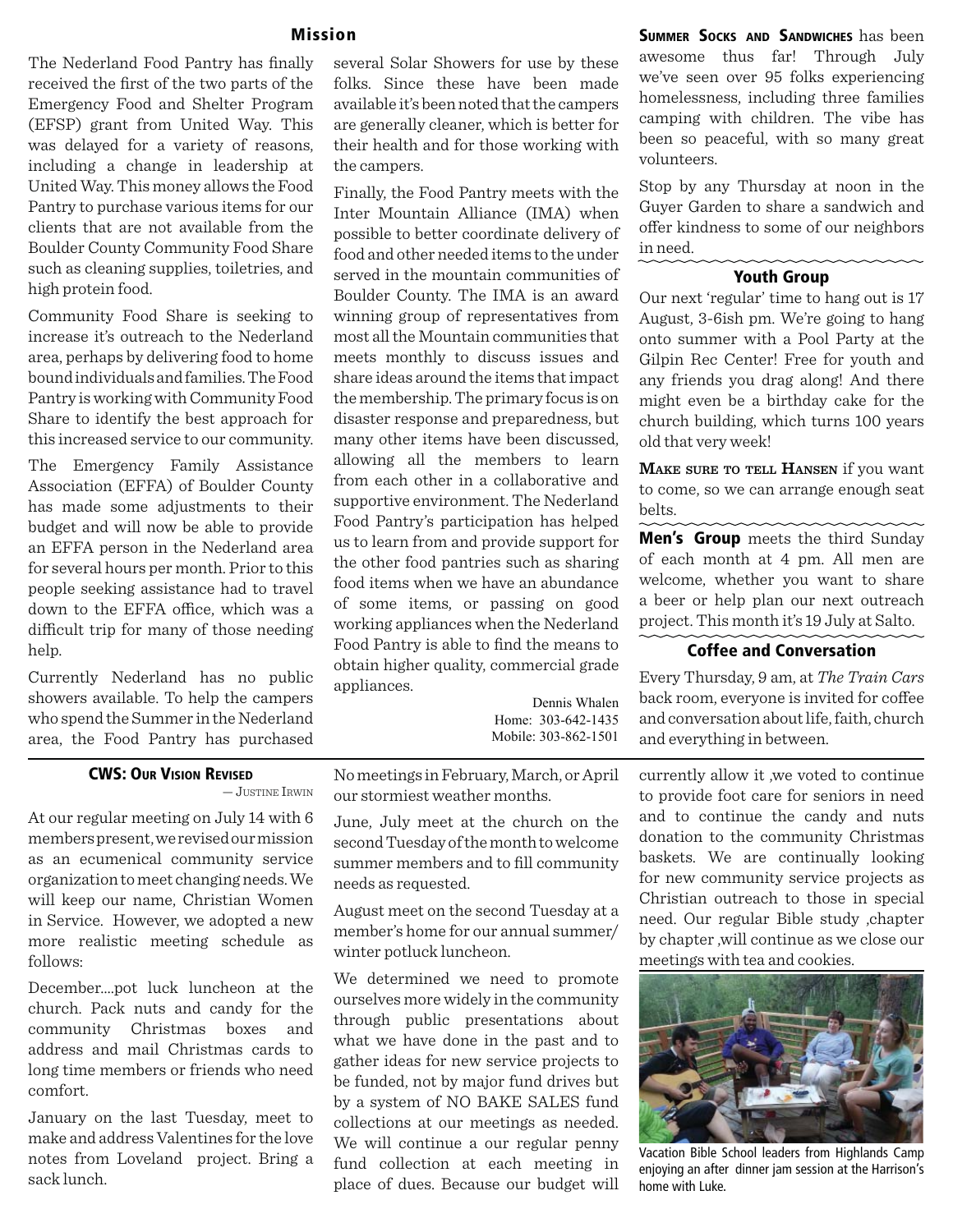#### **SWITCH THE LENS**

"Most of us are conditioned to worry and complain. Fretting sometimes feels like a tax we have to pay to remain relatively safe and sound – and our bodies play along, converting stress into pain.

"Think positive" may sound hollow, but the health benefits of looking on the bright side are massive. If you're reading this book, you probably have all the basics — shelter, food, water, a community of people who care about you.

"So next time you find yourself indulging in the habit of negative thinking ("I hate this traffic," "I'll never get out of this job," "Why can't I meet someone already?"), reframe your thinking – find a silver lining or focus on something you're grateful for.

"When you switch the lens and heal your mind of negativity, it actually helps heal your body of exhaustion, aches, and pains." *(Source: The New Health Rules – Simple Changes to Achieve Whole-Body Wellness; Frank Lipman, M.D. & Danielle Claro, p. 158)*

#### **Doing Compassion**

"Remember the pianist

who said that if he did not practice every day *he* would know, if he did not practice for two days, the *critics* would know, after three days, his *audience* would know."

> Preface to *Zen in the Art of Writing* Ray Bradbury

#### **Bluegrass Camp**

For the second year in a row, this past June, the *Pickin' in the Peaks Family Bluegrass Camp* found a home in your awesome facility. We had vocal harmonies in the halls, families writing songs together in your sanctuary, kids of all ages picking banjos and mandolins in your Sunday School rooms and fiddles galore in your picnic areas, playground and every room in between.

We are grateful beyond measure for the perfect space to hold this once in a lifetime opportunity for many of our kids and adults. We gave out 2 scholarships courtesy of an anonymous member of your congregation (one of which literally "saved her middle school social life" says grandma). We had 5 more kids on scholarships generously donated to a wonderful group of kids who really

**COMPASSION**... is our business **EACH MONTH <sup>I</sup> LIKE TO THROW IN** something which may help stimulate some thoughts about compassion; What is it? How does one practice it? Is it something one does for others, or do we need to learn self-compassion too?

This month's examples, below and on the left,

#### **Celebrate Who and What You Are**

There's always a tendency in each of us to question ourselves when we consider our supposed foibles, but the following folk tale from Sacinandana Swami shines a different light on how we may choose to embrace our sense of worth.

*A water bearer in India had two large pots, each hung on one end of the pole he carried across the back of his neck. One of the pots had a crack in it, and while the other pot was perfect and always delivered a full portion of water at the end of the long walk from the stream, the cracked pot arrived only half full. This went on every day for two years, with the bearer delivering only one and a half pots of water to his master's house.*

*Of course, the perfect pot was proud of its accomplishment and saw itself as perfectly suited for the purpose for which it was made. But the poor cracked pot was ashamed of its imperfection and miserable that it was able to accomplish only half of what it had been made to do. After two years of what it perceived as bitter failure, it spoke to the water bearer one day by the stream. "I am ashamed of myself and I want to apologize to you."*

*"Why?" asked the bearer. "What are you ashamed of?"*

thrive on music and do much to bring it back to the community.

As the director, it is half an act of service and half the joy of calling music education my career that allows for these kinds of large scale events that help kids and adults alike mine a love of music that can stay with them for the rest of their lives. I know that it did mine.

Thank you Nederland Community Presbyterian for "paying it forward" and helping us do the same. You have a great facility with tremendous positive energy and we are grateful to you beyond measure for sharing it with us!

— *Annie Savage and the staff & campers of Pickin' in the Peaks.*

are from medical doctors, one from the website of a renowned and well published neurologist and the other from a book written by functional medicine practitioner.

Both are influencing change in conventional medical practice; helping folks understand how to take charge of their health. Check out their work. Might change your game too. — Gary Ennor

*"For the past two years, I have been able to deliver only half my load because this crack in my side causes water to leak out all the way back to your master's house. Because of my flaws you have to work without getting the full value of your*  efforts," the pot said.

*The water bearer felt sorry for the old cracked pot, and out of compassion he said, "As we return to the master's house, I* want you to notice the beautiful flowers *along the path." Indeed, as they went up the hill, the old cracked pot took notice of the sun warming the wildflowers on the side of the path. The pot felt cheered.*

*But at the end of the trail, the pot still felt bad because it had leaked out half its load, and again it apologized for its failure. The bearer said to the pot, "Did you notice that there were flowers only on your side of your path, but not on the other pot's side? That's because I knew about your flaw and took advantage of it. I planted fl ower seeds on your side of the path, and every day while we walk back from the stream, you've watered them for me. For two years I have been able to pick these beautiful flowers to decorate my master's table. If you were not just the way you are, he would not have such beauty to grace his house."*

(Source: http://www.drperlmutter.com/)



**August Anniversaries ugust Larry and Lynn James arry Dean and Janice Rundle ean Carolyn Armstron - Mark Moll arolyn**